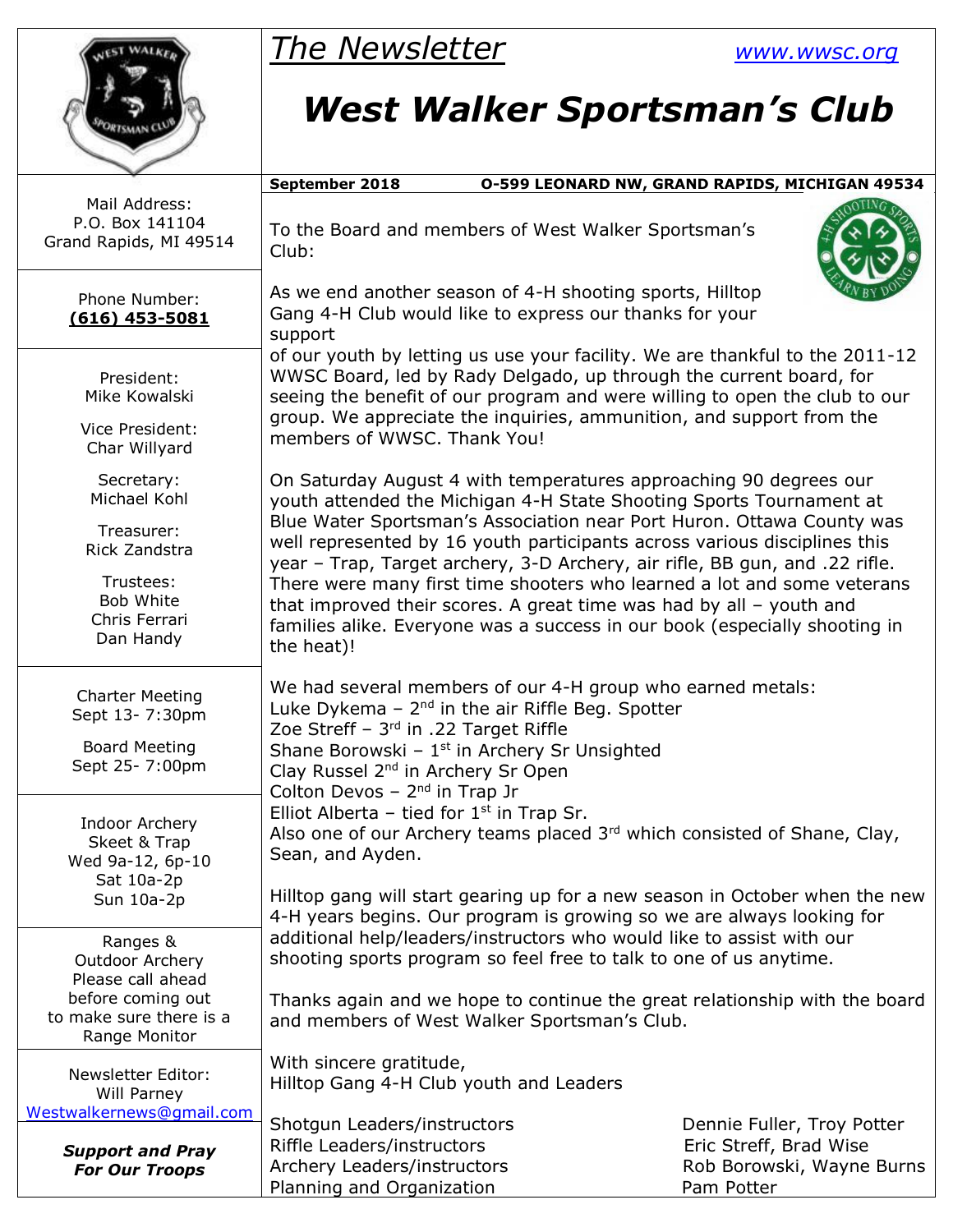### Mini-Rimfire Challenge recap

On Saturday 8/25, 11 shooters showed up to take on the Mini-Rimfire Challenge. There were 2 courses of fire, one for pistol and one for rifle (all were iron-sights only). Both courses of fire consisted of 5 12-inch diameter steel plates. For the pistol stage they were 7-10 yards from the shooters, with the distances being increased to 15-18 yards for the rifle stage. All of the competitors enjoyed firing furiously at the targets to achieve their best times. Each course of fire was shot 5 times, with the best 3 times being added together for the total score on that course. Both course totals were added together for each participant's final score, the lowest score winning. Michael Kohl walked away victorious with an overall total of 14.48 seconds, followed by Mark Van Driel with 15.53 seconds and Mitch Farran with 18.08 seconds overall. After the shoot, everyone gathered for salad, pizza and prizes at the clubhouse. Thanks to Fran Handy for helping check in and keep score, Dan Handy for his RSO assistance, Jeff & Nadine who both helped with the food and Nancy Kiel for taking pictures and video.



Submitted by Michael Kohl pictures by Nancy Kiel

# **Fall Festival Favorities**



Saturday September 29, 2018

### $3:00$  PM



After the shoot, join us at the club house for a free dinner, awards, games and prizes.

Bring your pistols and 50 rounds (All 3 D targets.) All calibers welcome.

Iron sites only please. Round nose only. No hollow point or wad cutter No magnums or rifle calibers allowed.



No need to pre pay, but food and prizes will be purchased, so take your reservation seriously. Sign up at club house or range office or call range office 453-5081 or

Sign up dead line: Sunday September 23, 2018

**DINNER MENU** Chili **Corn bread Salad** Dessert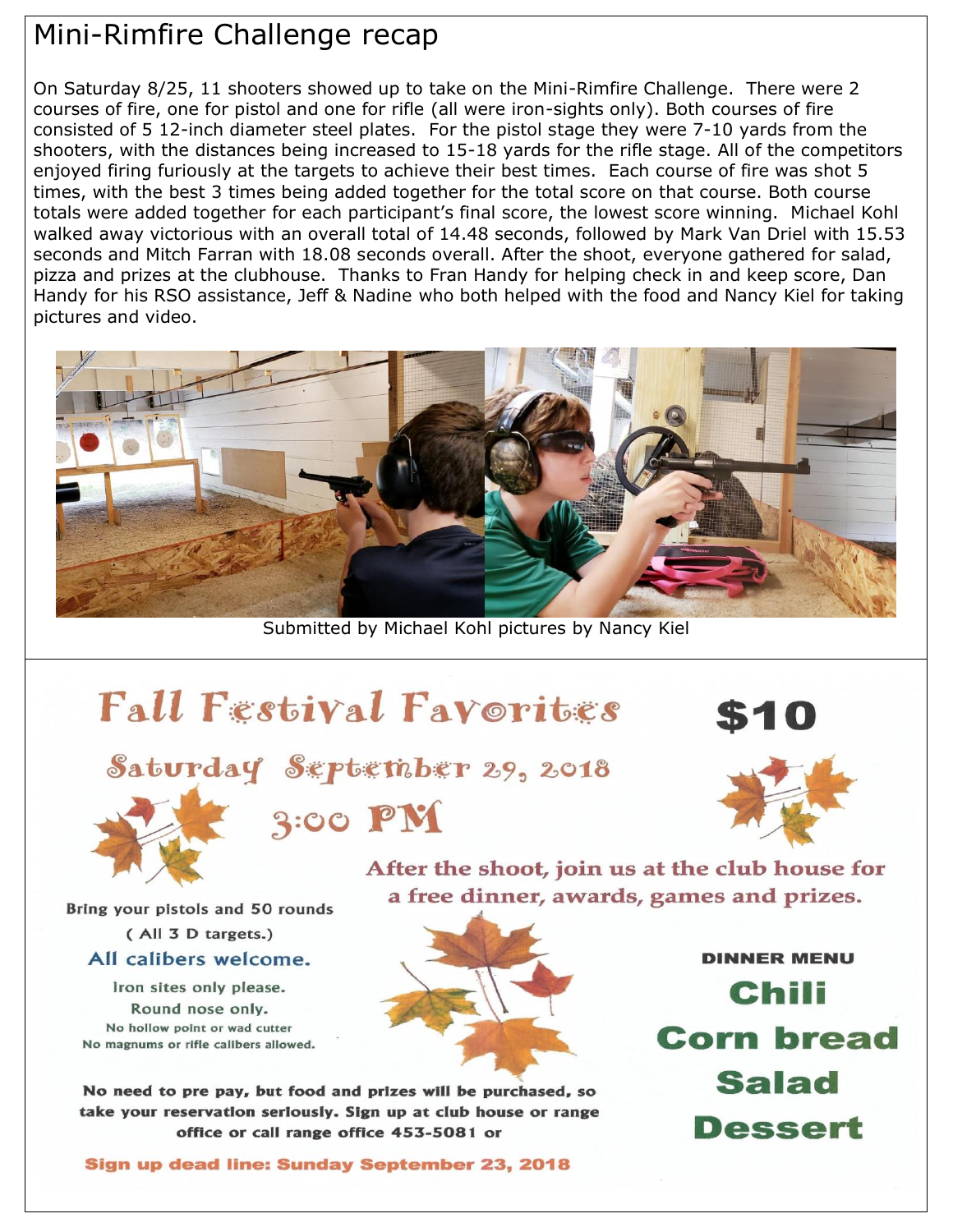\*\*\*Come check out our NEW Archery Range\*\*\*

| <b>TOMMYGUNS TRAINING</b><br>Tom O'Brien<br>Chief Range Safety Officer, Instructor<br>Classes available in west Michigan for:<br>CPL<br>Range Safety Officer<br>Introduction to the handgun<br>Family firearm safety<br>616-920-1701<br>tommygunsmi@gmail.com<br>http://TommygunsTraining.com | <b>Hunters Safety Field Day</b><br><b>September 22</b><br><b>Register</b><br>Westwalkersc@gmail.com |
|-----------------------------------------------------------------------------------------------------------------------------------------------------------------------------------------------------------------------------------------------------------------------------------------------|-----------------------------------------------------------------------------------------------------|
| Did You Know that WWSC is a non-profit                                                                                                                                                                                                                                                        | <b>Sept Range Hours</b>                                                                             |
| organization that is run by Charter Members                                                                                                                                                                                                                                                   | Sept <u>1 - 15</u>                                                                                  |
| who volunteer their time?                                                                                                                                                                                                                                                                     | Sept <u>16 - 31</u>                                                                                 |
| We are always looking for good people who                                                                                                                                                                                                                                                     | Mon - Sat: 9:00am - 7:30pm                                                                          |
| are interested in becoming Charter Members                                                                                                                                                                                                                                                    | 9am-7:30pm                                                                                          |
| to help us keep this club open.                                                                                                                                                                                                                                                               | Sundays: 10:00am - 7:30pm                                                                           |
| If you are interested, please speak with any                                                                                                                                                                                                                                                  | 10am-7:30pm                                                                                         |
| <b>Charter Member for more information</b>                                                                                                                                                                                                                                                    | <b>Link for range rules</b>                                                                         |

**West Walker Sportsman Club is looking for range monitors to check memberships on the rifle & pistol ranges in 4-6 hour shifts. No experience necessary, we will train you. If you are retired or have free time during the daylight hours and share an interest in promoting a safe shooting environment,**

#### **Please contact Don Mize at [imdmize@yahoo.com.](mailto:imdmize@yahoo.com)**

#### **Or Francis Handy (616) 443 – 0668 or at [handy35676@gmail.com](mailto:handy35676@gmail.com)**

**Monitors will receive free annual membership renewal for working 100 hours. These are voluntary positions. Range monitors that work 2 full shifts a month will be able to use the indoor pistol range NO GUESTS**

| <b>2018 Big Gun Raffle Winners</b> |                                             |      |                       |  |  |  |
|------------------------------------|---------------------------------------------|------|-----------------------|--|--|--|
| Jan                                | <b>Ruger Predator 6.5 Cal</b>               | #250 | <b>Bill Tingley</b>   |  |  |  |
| <b>Feb</b>                         | Ruger SR22 .22LR                            | #59  | <b>Rich Ponstein</b>  |  |  |  |
| Mar                                | <b>Henry Golden Boy .22LR</b>               | #272 | <b>David Dorr</b>     |  |  |  |
| Apr                                | Ruger LCR .38 Special +P                    | #117 | <b>Michael Lehman</b> |  |  |  |
| May                                | <b>Remington V3 12g Semi-Auto</b>           | #64  | <b>Mike Jeffery</b>   |  |  |  |
| Jun                                | <b>Glock 43 9mm Special Edition</b>         | #23  | <b>Jeff Bodary</b>    |  |  |  |
| Jul                                | Browning AB3 7mm pkg w/Nikon Scope          | #159 | <b>Denny Fuller</b>   |  |  |  |
| Aug                                | <b>Ruger Mark IV Target SS 22LR</b>         | #246 | Dale Kuikstra         |  |  |  |
| <b>Sep</b>                         | Tikka T3 Stainless 22-250 Cal               |      |                       |  |  |  |
| <b>Oct</b>                         | Ruger SR1911 SS 9mm                         |      |                       |  |  |  |
| <b>Nov</b>                         | <b>Springfield Armory Saint AR15 23 Cal</b> |      |                       |  |  |  |
| <b>Dec</b>                         | <b>FNH FNX 45 Tactical 45ACP</b>            |      |                       |  |  |  |